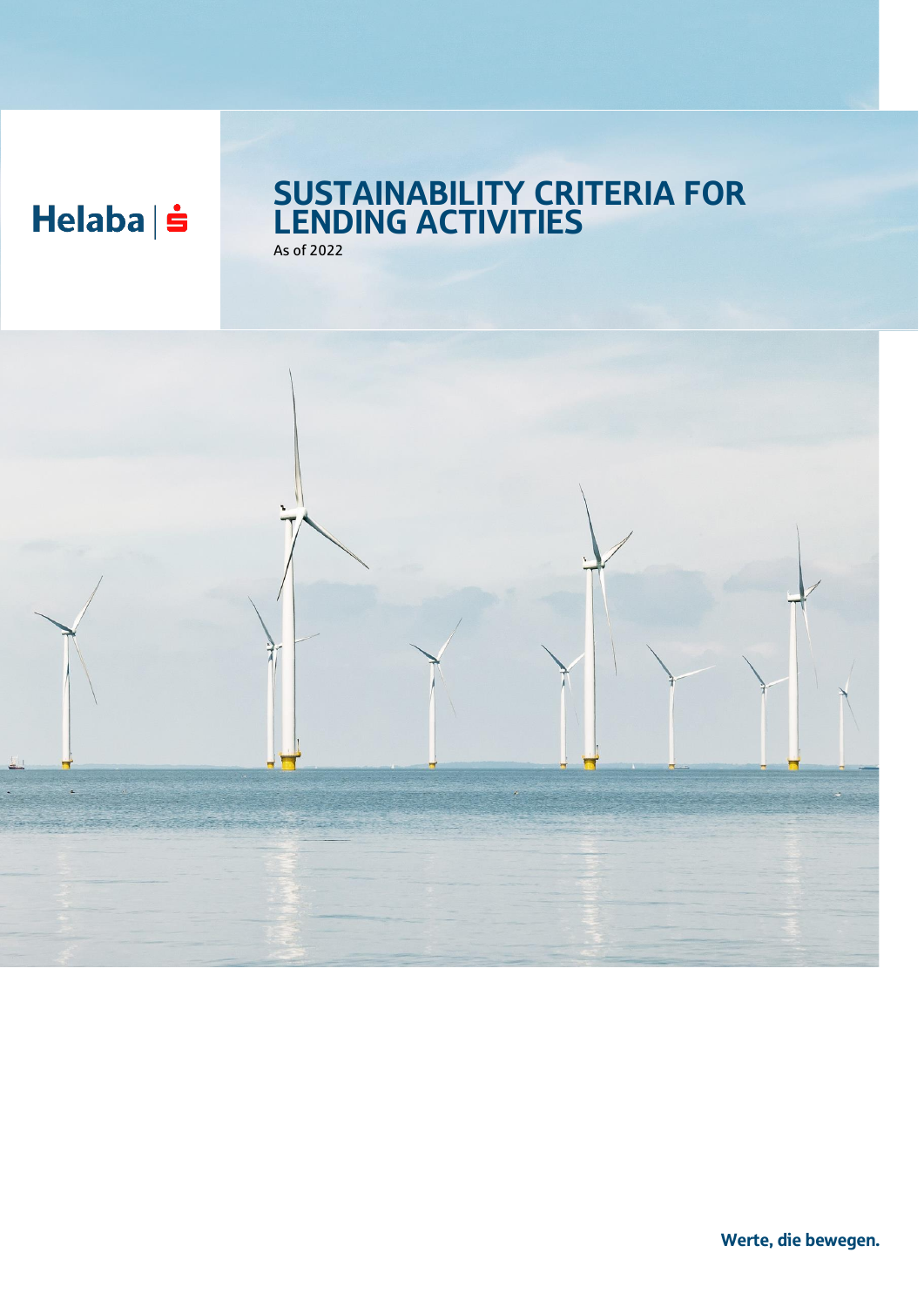# Table of Contents

| 1.    | <b>Sustainability Principles</b>                   | 3  |
|-------|----------------------------------------------------|----|
| 2.    | <b>Integration in Business Strategy</b>            | 4  |
| 3.    | <b>Integration in Risk Strategy</b>                | 5  |
| 3.1   | <b>ESG-Targets in Risk Strategy</b>                | 5  |
| 3.2   | Sustainability criteria in lending process         | 6  |
| 4.    | <b>Overarching sustainability requirements</b>     | 8  |
| 5.    | <b>Sector-specific sustainability requirements</b> | 9  |
| 5.1   | <b>Energy industry</b>                             | 9  |
|       | 5.1.1 Coal-fired power plants                      | 9  |
|       | 5.1.2 Dams and hydroelectric power plants          | 10 |
| 5.1.3 | Nuclear power                                      | 10 |
| 5.2   | Mining                                             | 11 |
| 5.3   | Oil and gas production                             | 11 |
| 5.4   | Agriculture and forestry, pulp and paper industry  | 12 |
| 5.5   | Armaments                                          | 13 |
| 5.6   | Gambling & pornography                             | 13 |
| 6.    | <b>Own Investment</b>                              | 14 |
| 6.1   | <b>Basic Principles</b>                            | 14 |
| 6.2   | <b>Exclusion of</b>                                | 14 |
| 6.2.1 | <b>Energy Generation</b>                           | 14 |
|       | 6.2.2 Oil and Gas Production / Mining              | 14 |
|       | 6.2.3 Armaments                                    | 14 |
|       | 6.2.4 Agriculture                                  | 14 |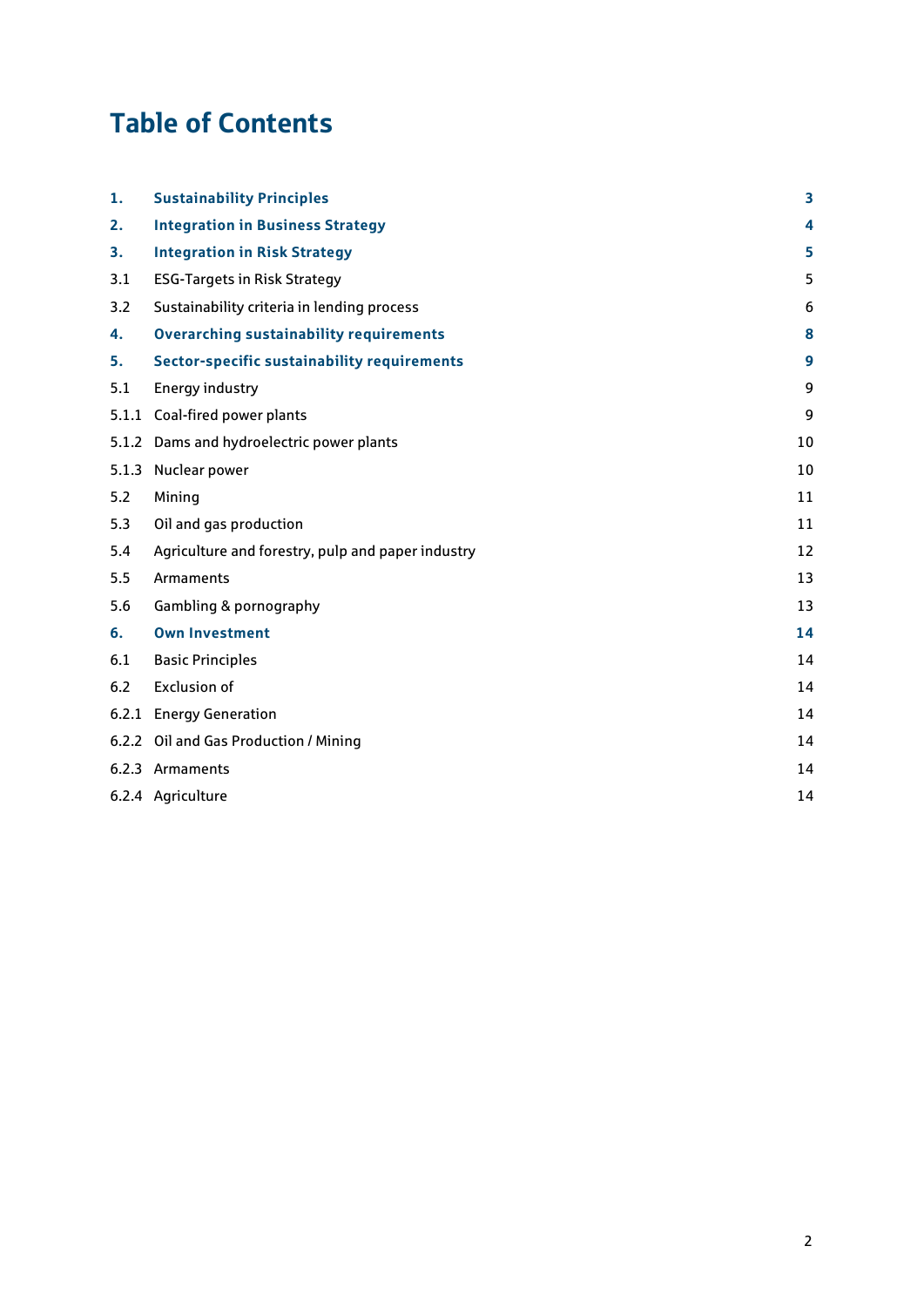# <span id="page-2-0"></span>1. Sustainability Principles

Helaba is a public-law credit institution with a mandate to operate in the public interest and has always embraced its responsibility for society and the environment as part of its fundamental identity. The business model enjoys strong regional roots and has a long-term focus. Helaba operates throughout Germany and in selected international markets.

With a view to minimising negative effects on the environment and society and preventing reputational risk, Helaba drew up guiding sustainability guidelines applicable for the Group. These guidelines include standards of conduct approved by the Board of Managing Directors for business activities, business operations, employees and corporate social responsibility. Helaba's corporate values under the "Values with impact" slogan underline its aspirations to make a positive contribution to society and to strengthen Germany as a business location.

Helaba also signed the ten principles of the UN Global Compact. With this step, the Bank recognises international standards for environmental protection, human and labour rights, and anti-corruption measures. At both national and international levels, Helaba applies the Universal Declaration of Human Rights and the Declaration on Fundamental Principles and Rights at Work issued by the International Labour Organization (ILO) as overarching principles for all its business activities.

If Helaba is aware that a particular company or institution does not respect fundamental human rights or causes environmental damage, it will avoid working with that company or institution. Helaba provides meaningful support in the public interest in the areas of education, culture, social outreach activities, sport and science. This includes sponsorship, charitable giving and charitable foundations established by the Helaba Group.

Lending business is one of Helaba's core activities and represents its main impact on the environment and society. Helaba takes this responsibility very serious and strives to minimising sustainability risks associated with its lending business, including transition and physical risks caused by climate change.

Helaba has developed sustainability and exclusion criteria for lending with the aim of minimising negative effects from financing operations. These criteria are part of Helabas risk process and risk containment activities and apply throughout the Group. Thus, sustainability criteria receive the highest level of bindingness. Helaba reviews its risk strategies annually and publish them on Helaba's website. Thus, it is transparent for all stakeholders, for which purposes Helaba provides finances and which sustainability principles it adheres to.

Helaba reports on its non-financial activities and key performance indicators in the nonfinancial group statement in the Management Report, which is prepared in accordance with the German Sustainability Code (DNK). Helaba makes key elements of its environmental profile transparent by calculating and publishing environmental indicators every year.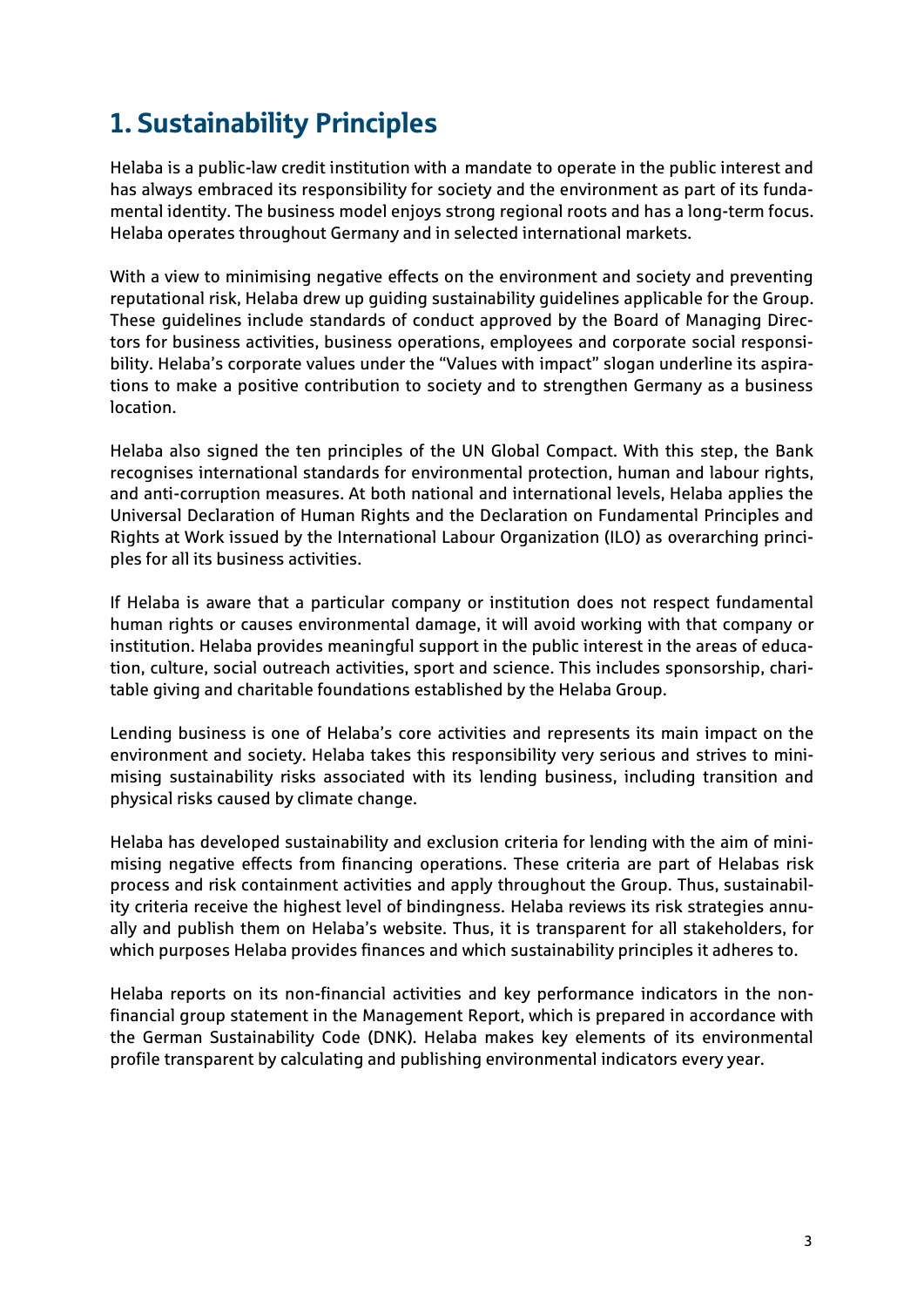## <span id="page-3-0"></span>2. Integration in Business Strategy

Sustainability in the sense of environmental and social responsibility is an integral part of the binding Group-wide business strategy, as is sustainability in the sense of fair corporate management. Helaba is committed to tackling the challenge of climate change and endorses the objectives of the Paris Agreement and the climate objectives of the German federal government and the European Union. The exclusion criteria integrated into the risk strategy provide Helaba with an effective tool for preventing ESG risks in new business. In this way, Helaba excludes certain controversial business areas from its operations altogether.

The governance framework and the Code of Conduct document the Bank's rules on proper corporate management. Helaba sets out its basic principles for respectful and trusting interaction between employees in its Code of Conduct, which applies to all of its people.

The success of the Helaba Group depends in large part on the skills and commitment of its staff and the Bank makes a priority of ensuring all of its employees, with all of their diverse characteristics and skills, feel valued and receive the development support they need. Helaba offers attractive and secure jobs with ample opportunity for personal development and advancement. With signing the Diversity Charter Helaba commits to promoting a corporate culture that is without prejudice or discrimination.

Helaba aims to increase the percentage of women in management positions to 30 % over the medium term and will therefore take care to ensure that a balanced mix of men and women participate in all junior staff and employee development programmes for management trainees. Helaba additionally aims to further improve work-life balance and, with an eye towards inclusion, intends to ensure that employees with disabilities are given genuine development opportunities.

In response to increased demand for sustainable products, Helaba has adjusted its range of products and services accordingly. In addition to structuring projects in the renewable energy and digital infrastructure segments, Helaba is also involved in the syndication of green, social and ESG-linked finance and promissory notes.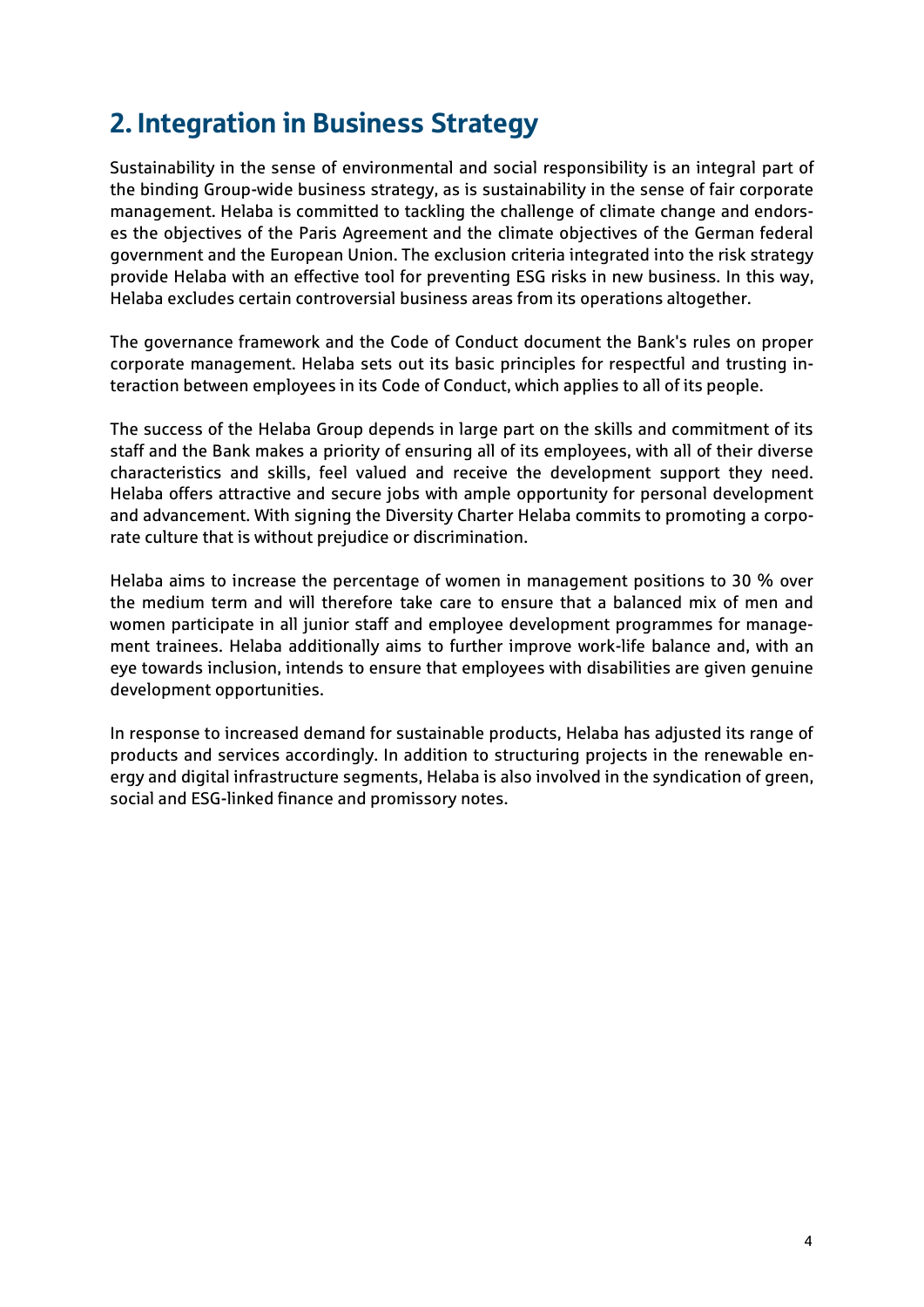# <span id="page-4-0"></span>3. Integration in Risk Strategy

### <span id="page-4-1"></span>**3.1 ESG-Targets in Risk Strategy**

The identification and assessment of non-financial risks are an established – and continuously adapted – part of the Bank's risk management process. Reputation risks, which also encompass aspects of sustainability, are mapped entirely under non-financial risk.

One of the objectives of Helaba's sustainability focus is to appropriately manage and monitor ESG factors. Helaba defines ESG factors as environmental, social or governance factors that have an effect on the ESG objectives established with an eye towards risk management and the occurrence of which might negatively impact Helaba's net assets (including capital resources), results of operations or liquidity position.

ESG factors may occur in all risk types and must therefore be taken into account within the risk management processes of the identified risk types. In risk containment, consideration must be given to both the negative and the positive effects of ESG factors on the various ESG objectives and any conflicts between the objectives must be properly evaluated.

Achievement of environmental ESG objectives may be compromised by physical risks (risks resulting from the negative impact on or the destruction of economic activities and assets due to physical events) and transitory risks (risks resulting from the process of adapting to a low-carbon and sustainable economy, for example).

The following environmental, social and governance (ESG) objectives are stated based on the EU Taxonomy Regulation and in accordance with the BaFin Guidance Notice on Dealing with Sustainability Risks:

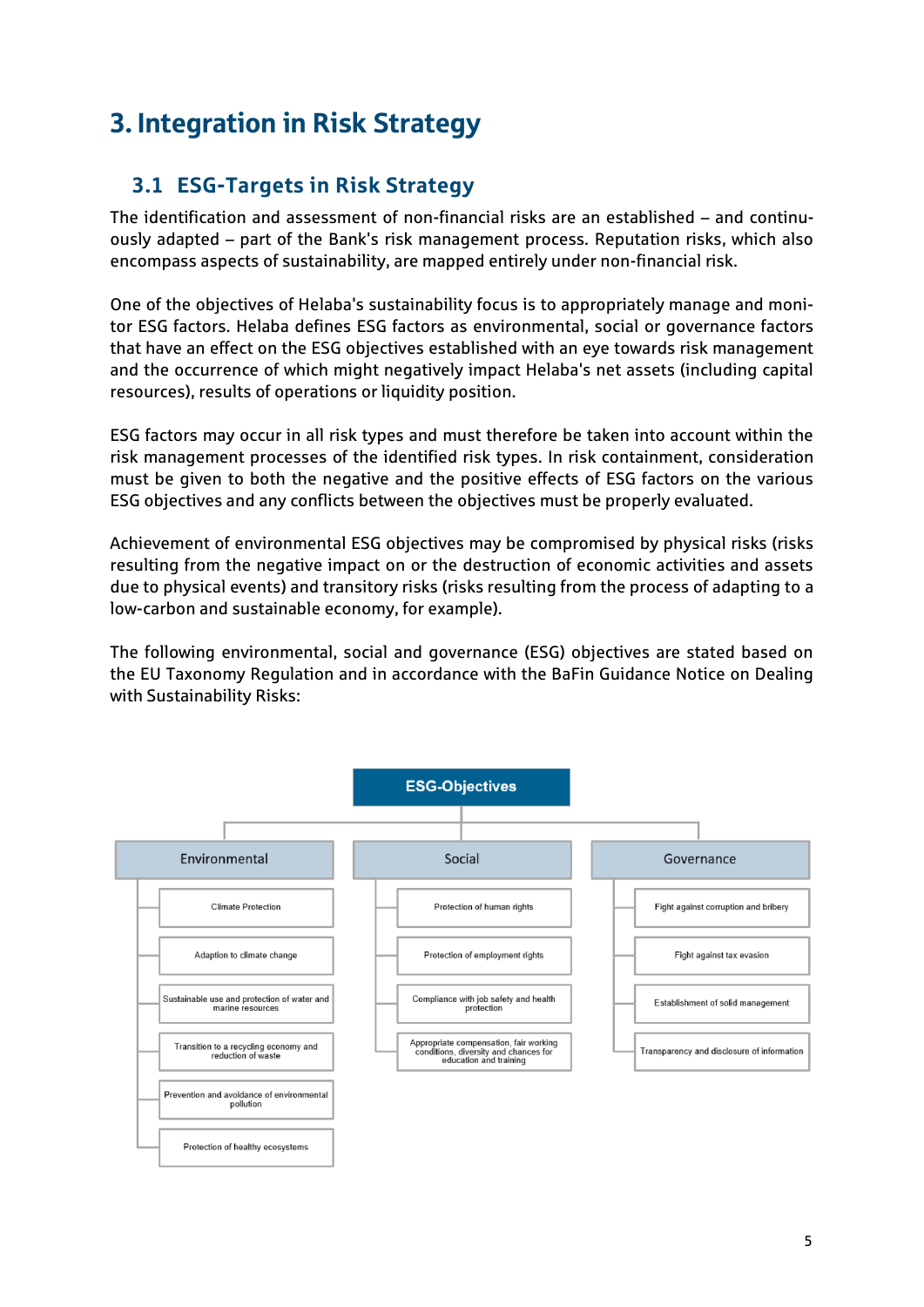### <span id="page-5-0"></span>**3.2 Sustainability criteria in lending process**

The management of sustainability risks is integrated into the group-wide risk management procedures. The basis is a comprehensive and universal risk strategy derived from the business strategy. This risk strategy was drawn up on a binding basis in accordance with the German Minimum Requirements for Risk Management (Mindestanforderungen an das Risikomanagement – MaRisk). The Helaba Board of Managing Directors is responsible for all of the risks to which the Bank is exposed and for implementing the risk policy throughout the Group.

The Board of Managing Directors has also established a Risk Committee to implement and monitor Helaba's risk strategy. The Risk Committee is complemented by the Asset / Liability Management Committee and the Credit Committee of the Board of Managing Directors (VS-KA).

The MaRisk contain differentiated rules in respect of the organization of lending business, of lending processes and of the design of the methods used to identify, quantify, contain and monitor risks in lending business. The approval procedure followed by the Bank ensures that no credit risks are entered into without prior approval.

The rules of procedure for the Board of Managing Directors state that loans above a certain value require the approval of the Supervisory Board Risk and Credit Committee (VR-RKA). Commitments in amounts below this value are approved at different authorising levels (Board of Managing Directors, Credit Committee of the Board of Managing Directors, individual members of the Board of Managing Directors, staff members) depending on the amounts involved.

Loans are approved on the basis of detailed risk assessments. In accordance with the MaRisk, the loan documents in what is designated risk-relevant business always comprise two independent opinions, one from the relevant front office unit and one from the relevant back office unit. The representative of the relevant back office unit also always has a right of veto in this connection as part of an escalation process. The ultimate decision rests with the entire Board of Managing Directors.

Sustainability criteria are included for all forms of finances (e.g. corporate loans, project and export finance, guarantees, acquisition and leasing finance, real estate and asset finance) and are systematically reviewed in every credit application. The criteria are based on the ten principles of the UN Global Compact, OECD-Guidelines as well as legal requirements and sector initiatives.

Sustainability criteria are specifically defined in a way that allows the relevant front office unit to decide whether Helaba's involvement in the finance request is principally possible. Is one of the exclusionary criteria met, the lending request is usually denied at this early stage. Thus, credit risk management only evaluates inconclusive cases on an extensive level with the support of group sustainability.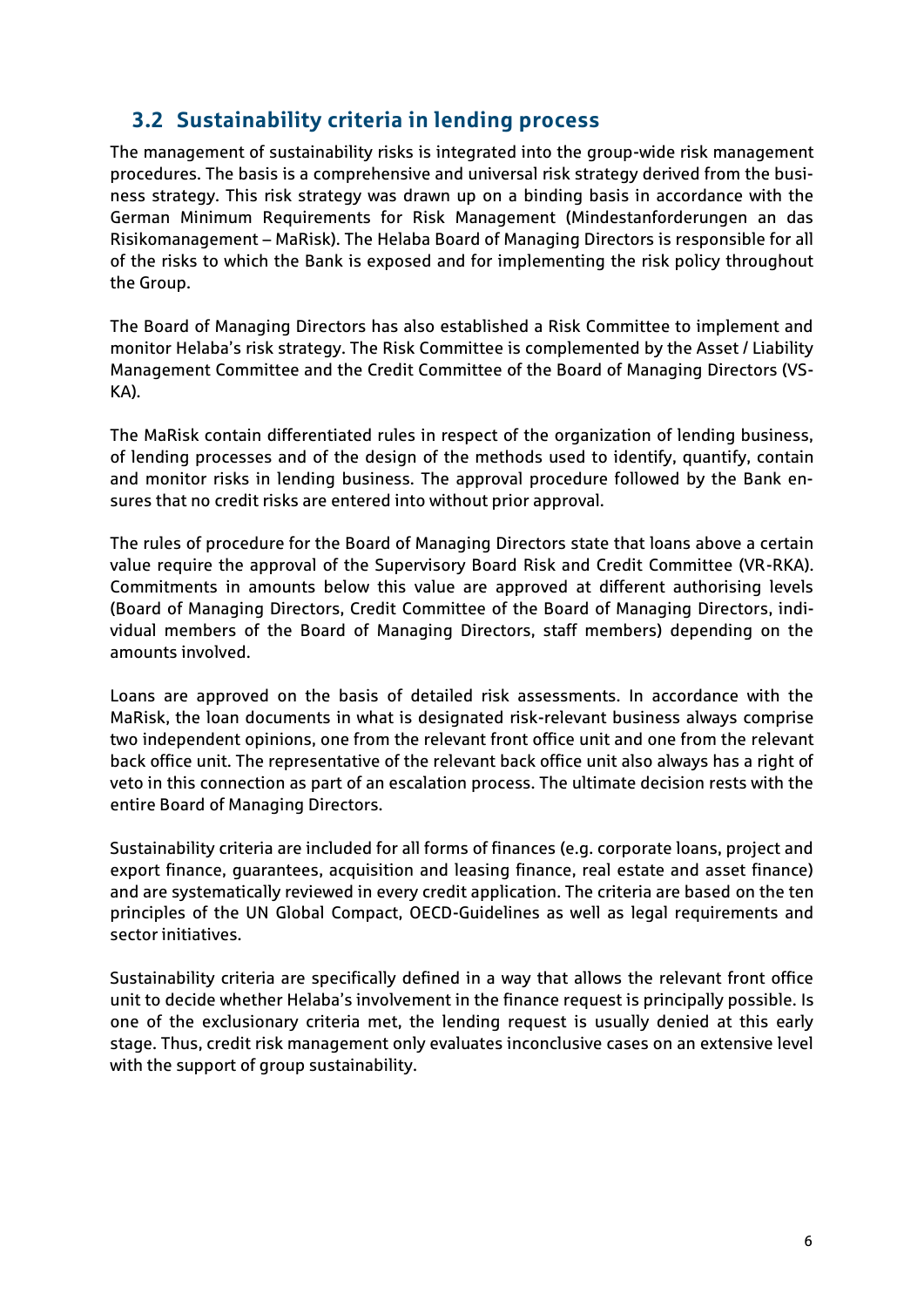Sustainability criteria are defined as requirements of business strategy with the highest level of bindingness within the risk strategy. Therefore, a lending request that does not meet these requirements can only be granted following the escalation process by VS-KA or VR-RKA, respectively, the highest committees at Helaba.

Employees in sales, product development and back-office divisions receive trainings on sustainability issues, including workshops and case studies. Inconclusive lending requests are evaluated in VS-KA. VR-RKA monthly monitors the credit risk of Helaba on an individual basis and portfolio level. All cases of breach of Helaba`s risk strategy must be reported to the supervisory board.

Helaba reviews its risk strategies annually and will adjust or expand sustainability criteria as required. For this assessment, experiences from inconclusive cases are being recognized in order to further refine the decision-making process. Helaba's supervisory board approves Helaba's risk strategy which is adopted by the management board annually.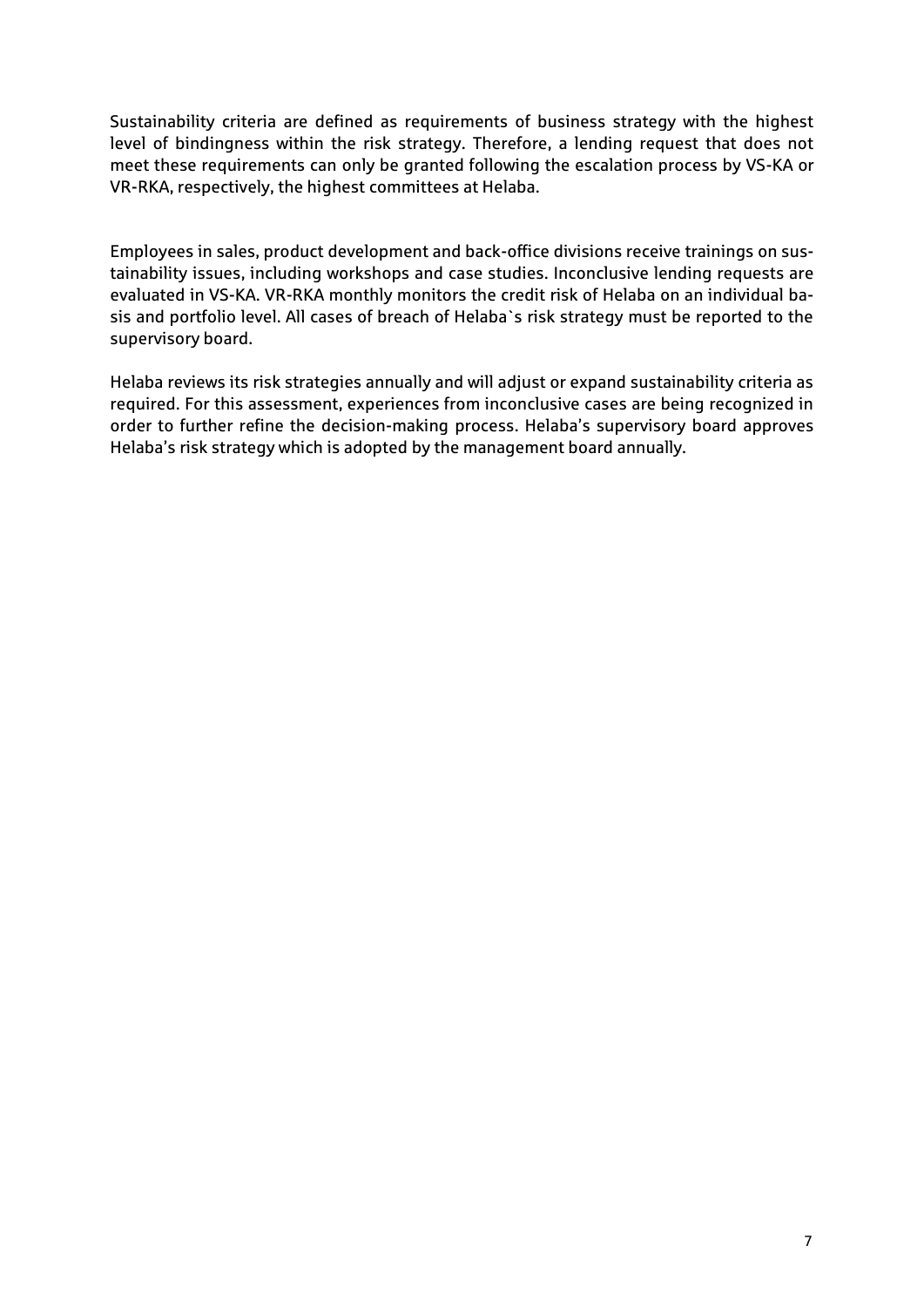# <span id="page-7-0"></span>4. Overarching sustainability requirements

Helaba will not wittingly enter into arrangements for the financing of projects that are likely to cause severe environmental damage or have a serious adverse impact on society. Circumstances in which this applies include but are not limited to:

- Abuses of human rights, including the rights of indigenous peoples
- Destruction of cultural assets, especially World Heritage Sites
- Breaches of employee rights, in particular the use of child labour or any form of forced or compulsory labour
- Damage to the environment, especially to wetlands and World Heritage Sites, illegal logging or slash-and-burn land clearance, threats to endangered species

In export finance transactions, the OECD recommendations regarding environmental and social impact assessments (OECD Common Approaches) must be complied with in conjunction with the corresponding policies and standards of the World Bank and the IFC as cover for the issues presented. Where an OECD country has ECA cover, these requirements have, in principle, already been covered. In addition, the sector-specific requirements must also be taken into account.

These overarching requirements, together with the specific stipulations set out below, are intended to help Helaba safeguard its conservative risk profile in the sense of a precautionary approach to sustainability. The aim of the stipulations is to minimise any negative effects of financing arrangements on the ESG objectives or sustainability, including the transition risks and physical risks caused by climate change. Financing for activities with a severe adverse effect on sustainability (hereinafter 'critical activities') must therefore be precluded in accordance with the stipulations set out below.

Exclusion criteria refer to the economic activities specifically to be financed by Helaba. This means that customers who possibly engage in critical activities to a small extent (non-core activities) may receive financing provided that the financing extended does not directly facilitate the critical activity. This also applies to borrowers who are part of a group of entities. When contracting, Helaba calls for the distinction from critical activities to be written into the contract documents.

As outlined in the business strategy, Helaba generally supports customers who are undergoing or preparing to undergo a documented process to transition to a more sustainable business model. This also applies to customers with critical activities provided that they have initiated a transition process of this kind on a binding basis or it is demonstrated that the financing extended will facilitate a reduction in critical activities or their negative effects.

In principle, Helaba will consider providing financing that involves a contractually defined sustainability component (ESG-linked financing).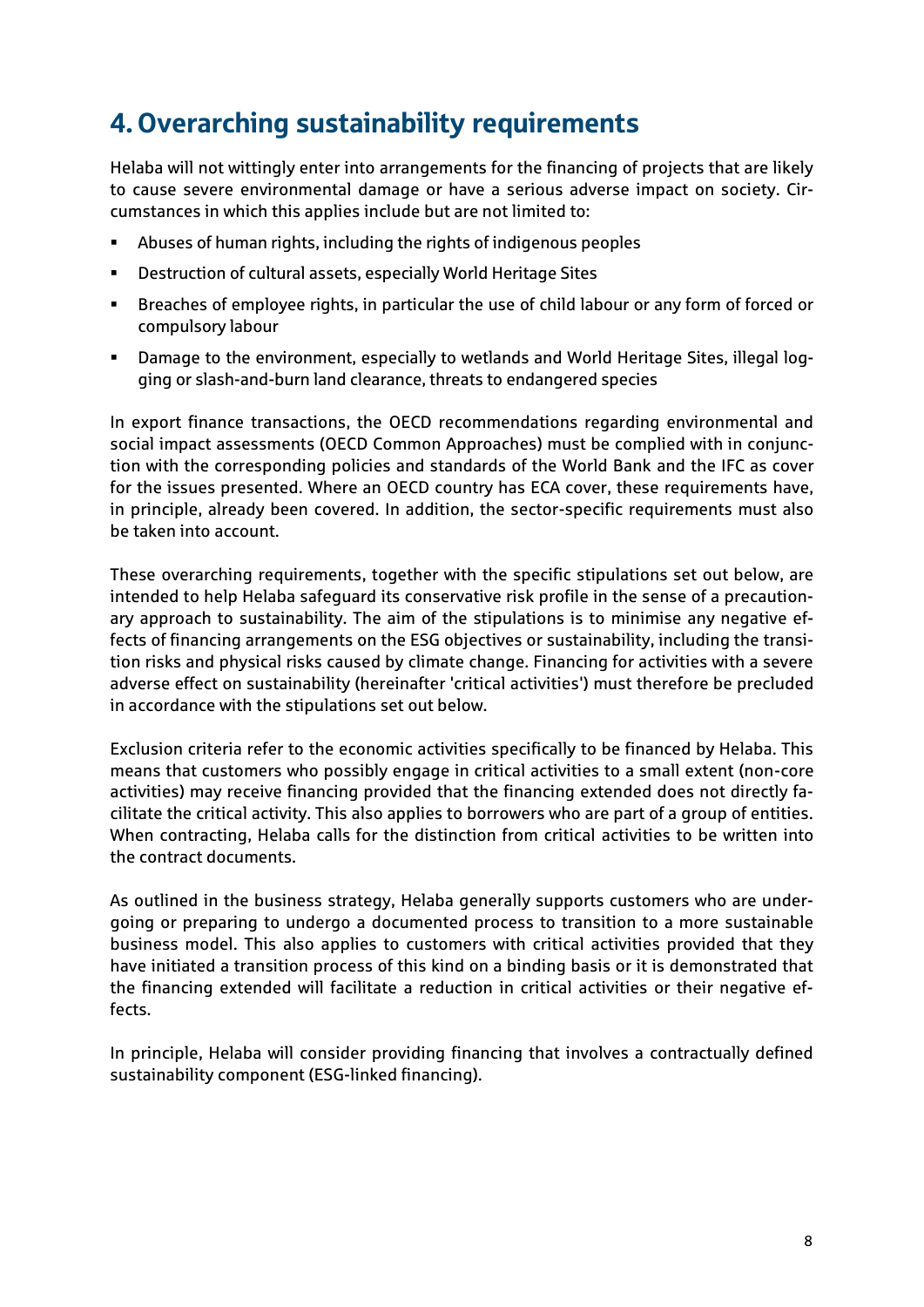# <span id="page-8-0"></span>5. Sector-specific sustainability requirements

## <span id="page-8-1"></span>**5.1 Energy industry**

Basic principles:

- In connection with the construction and renovation of power plants, Helaba advocates the use of particularly environmentally friendly technologies as a top priority.
- Helaba believes that highly efficient gas power plants used to satisfy peak loads (peaking power plants) represent an important complementary technology on the way to greater use of renewable energy resources.
- Helaba primarily finances projects in the renewable energy sector, in particular solar power plants and wind farms.
- **IF** In principle, activities to decommission power plants, including coal-fired power plants can be financed.

Exclusions:

 Helaba does not generally finance any activities in the oil-fired power plant segment (construction of new plants, modernisation, replacement capital investment)

#### <span id="page-8-2"></span>5.1.1 Coal-fired power plants

Basic principles:

- Helaba's current exposures in relation to coal-based energy are being gradually scaled back also taking into account the possibility of selective prolongations in the case of existing financings.
- Helaba will support the modernisation of existing coal-fired power plants only in exceptional cases, i.e. if the modernisation work means that substantial efficiency gains or better performance can be demonstrably achieved or if the improvements will lead to a noticeable and verifiable reduction in greenhouse gas emissions.

- As a matter of principle, Helaba will not finance any activities to construct new coal-fired power plants or to expand the capacity of existing coal-fired power plants; nor will it finance replacement capital investment in such plants.
- No recommissioning of mothballed coal-fired power plants.
- No financing of new corporate clients whose main business activities are associated with coal-based energy, in other words coal-mining and coal-based power generation.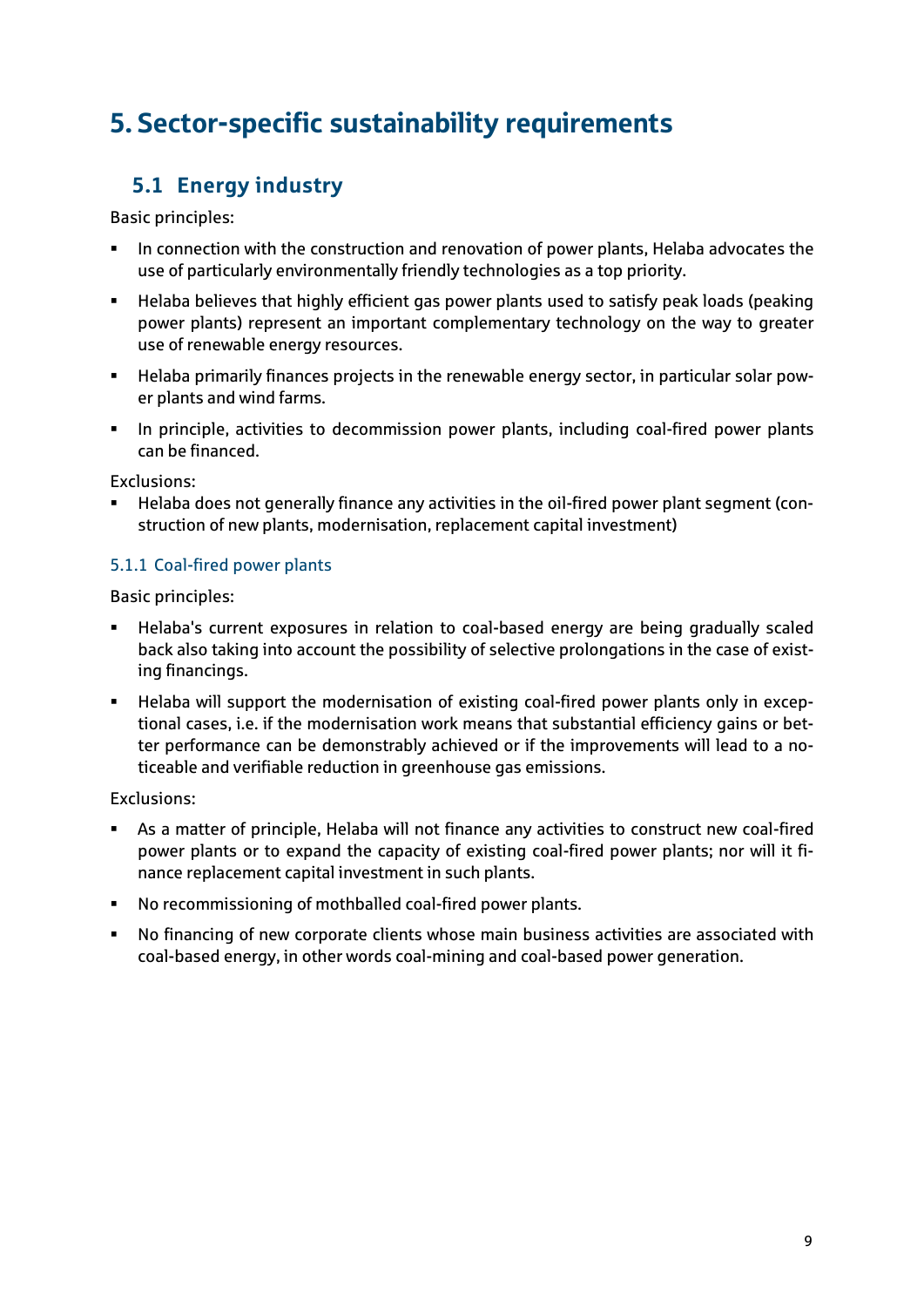#### <span id="page-9-0"></span>5.1.2 Dams and hydroelectric power plants

Basic principles:

In accordance with the recommendations of the World Commission on Dams (WCD), international hydroelectric projects and plants created in or after the year 2000 can be financed if the borrower is able to furnish an audit report prepared by an expert authority accredited by UNFCCC (United Nations Framework Convention on Climate Change) or proof of the performance of an audit in accordance with the OECD Common Approaches covering compliance with WCD recommendations. Finance for power plants/activities created before 2000 is generally considered to be strategy-compliant.

Exclusions:

- No financing of activities in protected areas (nature conservation areas and Natura 2000 sites)
- No financing of activities to construct new small-scale hydroelectric plants (<1 MW of installed capacity)

#### <span id="page-9-1"></span>5.1.3 Nuclear power

Basic principles:

 All financing of replacement capital investment and also investment to maintain the safety of nuclear power plants is permissible.

- No financing of the development or construction of nuclear power plants, or of modernisation that is not aimed at maintaining safety.
- No financing of new corporate clients whose main business activities are associated with the generation, trading or marketing of nuclear energy and/or with uranium enrichment plants, uranium mining or the reprocessing of spent nuclear fuels.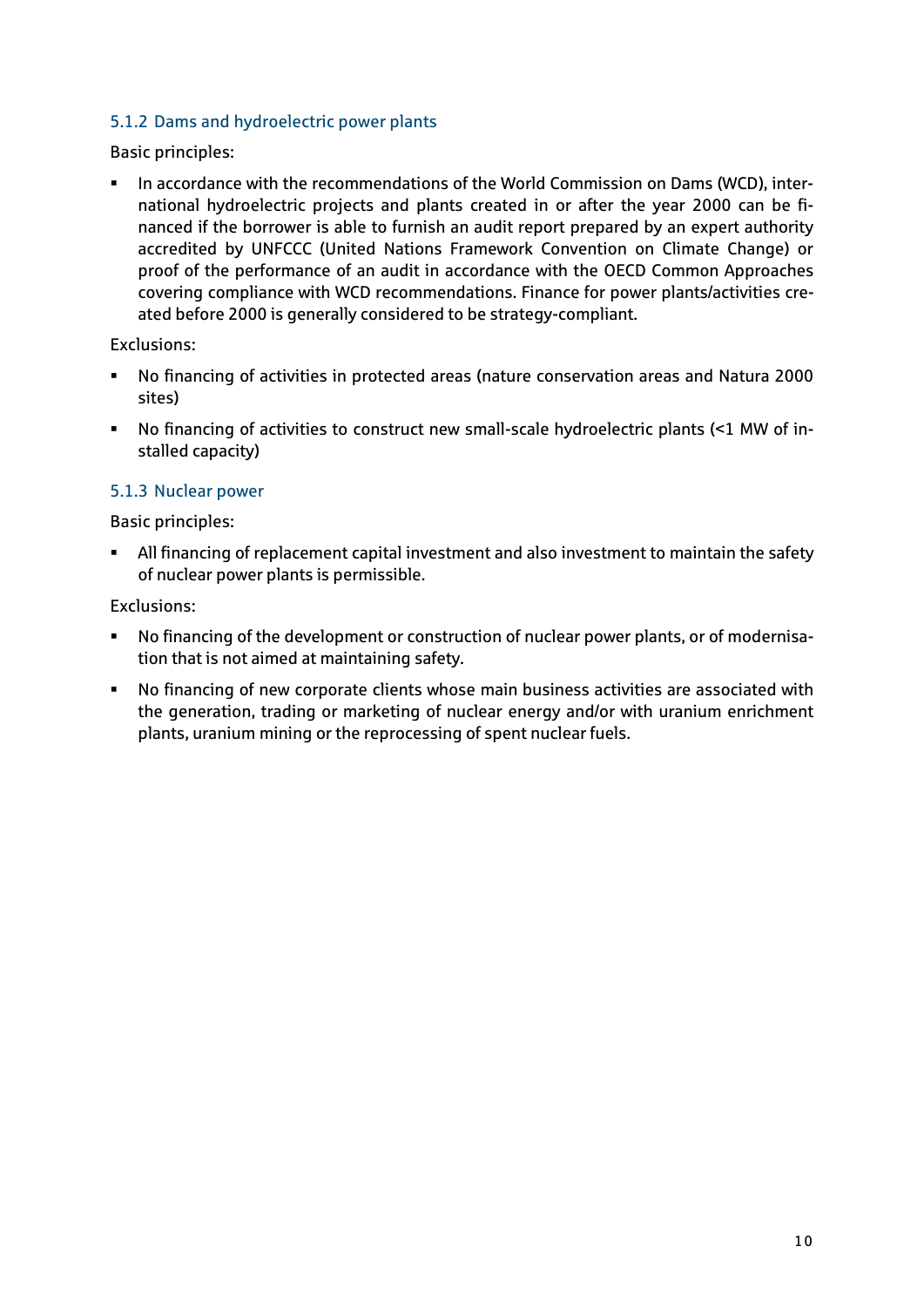## <span id="page-10-0"></span>**5.2 Mining**

Basic principles:

- Supply chains for minerals from conflict-affected and high-risk areas: Financing provided solely for businesses that can provide documentary evidence of their compliance with the relevant due diligence requirements relating to commodities originating from conflictaffected and high-risk areas, i.e. tin, tantalum, tungsten and gold as well as their ores (EU Procedure 2014/0059/COD and OECD Due Diligence Guidance for Responsible Supply Chain of Minerals from Conflict-Affected and High-Risk Areas).
- **In principle, Helaba will consider providing financing for activities to decommission and** renature mines.

Exclusions:

- **Coal mining:** No financing of activities directly related to the mining of power plant coal, including process chains directly and exclusively associated with this (conveyor systems, transport logistics used predominantly for coal).
- **Mountaintop removal mining:** No financing of activities in connection with mountaintop removal mining.
- **Diamonds:** No financing of activities in connection with diamonds whose origin cannot be demonstrated to be completely above board in accordance with the Kimberley Process.

## <span id="page-10-1"></span>**5.3 Oil and gas production**

The following requirements relate to financing arrangements provided in connection with natural gas, heavy fuel oil, petrochemicals, lubricants, crude oil and by-products.

Basic Principles:

- In principle, Helaba will consider providing financing for existing infrastructure used to transport oil and natural gas (pipelines, networks, storage facilities, terminals, etc.), including replacement capital investment to maintain safety and proper operation.
- Any financing of new transport infrastructure for natural gas (pipelines, networks, storage facilities, terminals, etc.) must support the transition towards which the sector is working; for example, the new infrastructure must be capable of transporting biogases and hydrogen in addition to natural gas or capable of being converted for this purpose, or the proposed project must increase the flexibility of the transport infrastructure. Helaba will generally consider financing the expansion of regional distribution networks.

- As a matter of principle, Helaba will not finance any activities involving the exploitation of oil and natural gas for energy generation. The exploration of new oil and natural gas fields by means of controversial exploitation methods (tar sand, oil sand, Arctic drilling, fracking) will not be considered.
- No financing of new transport infrastructure for oil (pipelines, tanks, etc.) or process chains associated directly and exclusively with oil exploitation.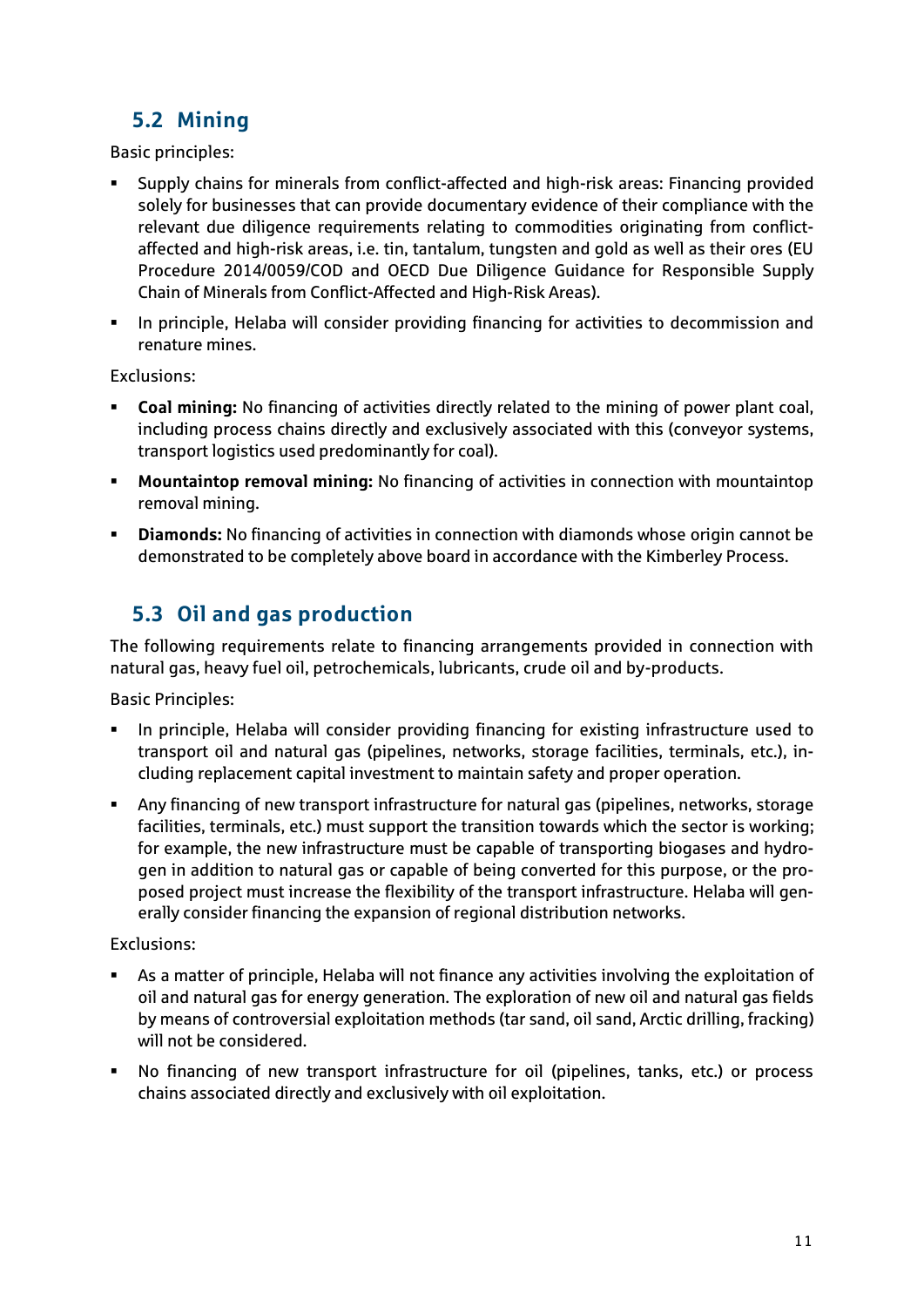## <span id="page-11-0"></span>**5.4 Agriculture and forestry, pulp and paper industry**

Basic principles:

- **Protection and development of sustainable forest management:** Financing will be provided only for forestry activities and businesses that have joined a certification system for sustainable forest management on a binding basis or that can provide credible evidence in the form of a documented course of action that they are preparing for such membership. This includes, for example, certification systems for sustainable forest management such as PEFC or FSC. This helps to prevent the risk of financing being provided for illegal logging.
- **Sustainable cultivation of agricultural crops (palm oil, soya, cocoa, coffee, tea):** Financing will be provided only for agricultural activities and businesses with significant agricultural operations that have joined a certification system such as Fairtrade, Rainforest Alliance, UTZ, Round table for palm oil/ Soja (RSPO/ RTRS) or 4C (Common Code for the Coffee Community) for coffee, or that can provide credible evidence in the form of a documented course of action that they are preparing for such membership.
- **Animal welfare:** Financing will be provided only for animal product-related activities, animal product manufacturers, livestock producers and livestock transport businesses that have joined a certification system for sustainable animal husbandry or that can provide credible documentary evidence that they are preparing for such membership and monitor compliance in their supply chain. Certification systems include the German animal welfare label or similar initiatives established on the market such as the German "Tierwohl" and "Demeter" initiatives and other EU organic products certification schemes. In the case of financing outside the EU, they include the Terrestrial Animal Health Code from the World Organisation for Animal Health in conjunction with the IFC's Good Practice Notes (GPN). Financing will not be provided in any case that contravenes EU animal welfare law. Trading companies active in the foodstuffs segment are excluded from this rule due to the complexity.

Exclusions:

 **Agricultural (soft) commodities:** Helaba does not enter into any speculative transactions involving agricultural (soft) commodities, nor does it issue investment products related to such commodities.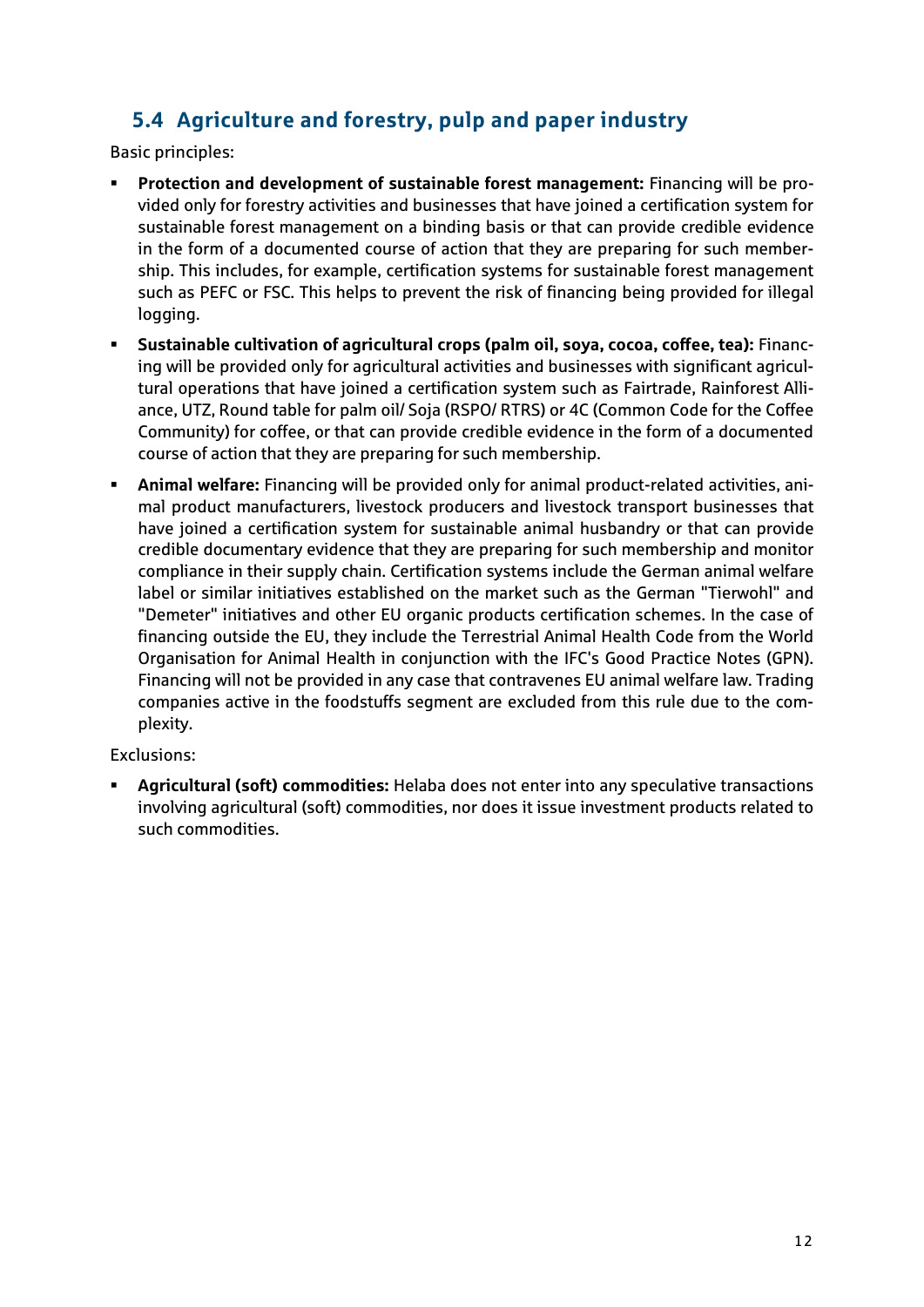### <span id="page-12-0"></span>**5.5 Armaments**

Basic principles:

- In principle, Helaba will consider supporting financial transactions related to armaments (armaments according to export lists of the German Federal Office for Economic Affairs and Export Control - BAFA). Such transactions include in particular equipping the police and the armed forces to safeguard the internal and external security of the Federal Republic of Germany.
- **The financing of the manufacture and supply of armaments to countries outside Germany** is restricted to the EU, Switzerland and NATO states and is subject to the availability of an appropriate German export licence. It is imperative that any such transactions comply with the requirements specified in the Political Principles Adopted by the Government of the Federal Republic of Germany for the Export of War Weapons and Other Military Equipment and satisfy the criteria in the Principles Governing Conventional Arms Transfers published by the Organization for Security and Cooperation in Europe (OSCE).

Exclusions:

 Helaba will not have any involvement in financing related to the manufacture of, or trading in, controversial types of weapon or their key components, in particular cluster munitions, including any launching, firing or projectile systems, anti-personnel mines, minelaying or other mine systems, biological and chemical weapons, including depleted uranium ammunition, and armaments with nuclear warheads (atomic weapons).

## <span id="page-12-1"></span>**5.6 Gambling & pornography**

Basic principles:

 Helaba only provides financing for select forms of gambling, for example those run by a government agency or a charitable organisation (national lottery).

- **Controversial forms of gambling:** Helaba does not provide financing to operators of casinos or betting shops, or to manufacturers of gaming machines.
- **Online gaming:** Helaba does not provide finance for online gaming activities, which are not permitted in Germany for the time being.
- **Prostitution and pornography:** Helaba does not provide finance to operators of brothels or people engaged in prostitution, or to producers of pornographic material.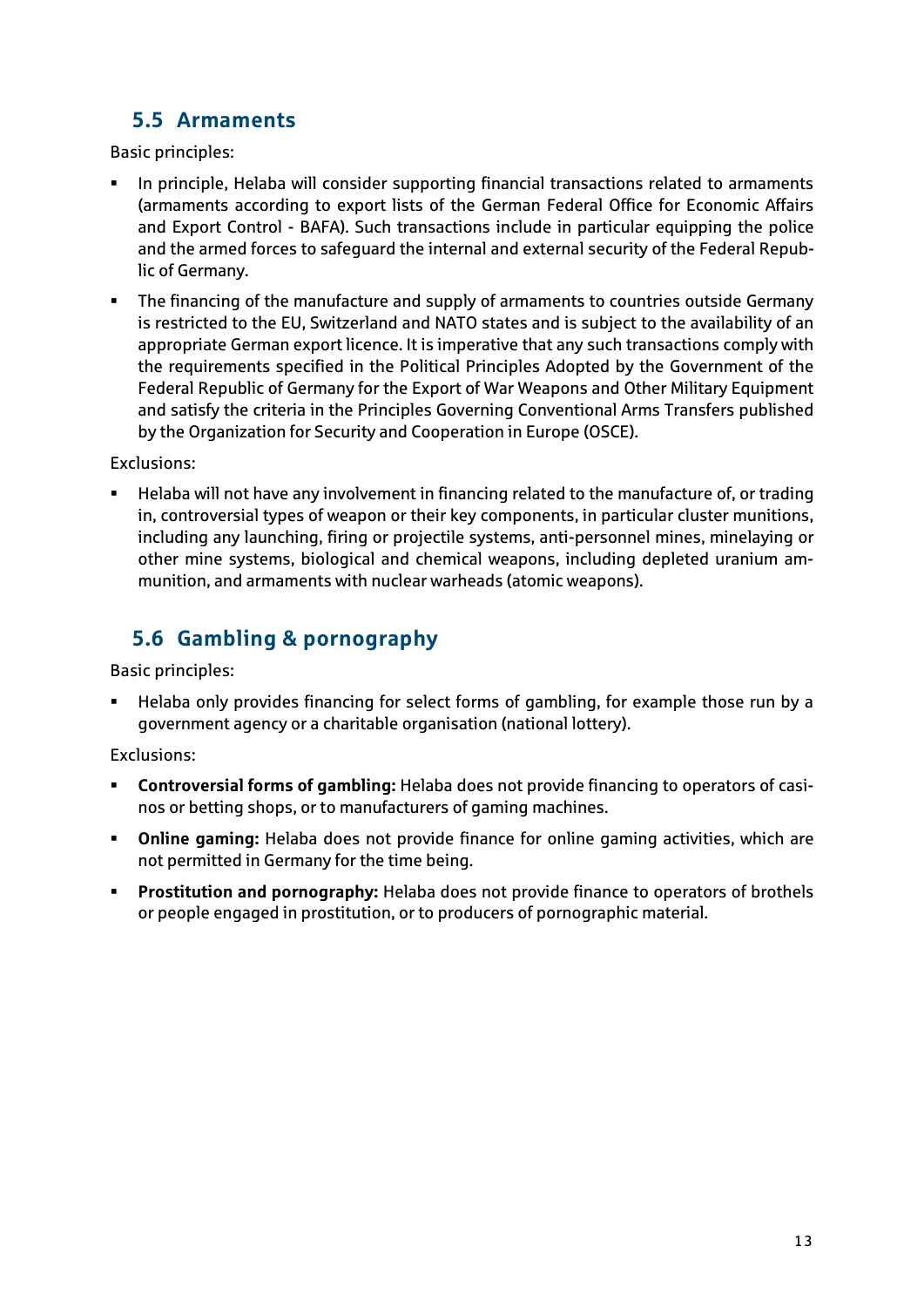## <span id="page-13-0"></span>6. Own Investment

### <span id="page-13-1"></span>**6.1 Basic Principles**

Sustainability criteria as defined in Helaba's risk strategy also apply to its own investments (Depot-A). The following exclusionary criteria have been defined within the investment policy. Thus, identical sustainability standards account for Helaba's own investments as for its lending business.

Moreover, assets under management must comply with a minimum sustainability rating. Issuers of stocks and securities with a low sustainability rating are thus excluded from the investable universe.

### <span id="page-13-2"></span>**6.2 Exclusion of**

#### <span id="page-13-3"></span>6.2.1 Energy Generation

- > 25% Revenues from coal power generation
- > 25% Revenues from nuclear power
- > 10% Revenues from uranium mining or processing

#### <span id="page-13-4"></span>6.2.2 Oil and Gas Production / Mining

- > 10% Revenues from tar or oil sand
- > 10% Revenues from arctic drilling
- > 10% Revenues from fracking

#### <span id="page-13-5"></span>6.2.3 Armaments

 > 0% Revenues from controversial weapons (nuclear, chemical biological, cluster munition, antipersonnel mines)

#### <span id="page-13-6"></span>6.2.4 Agriculture

> 0% Revenues from speculative transactions based on agricultural commodities